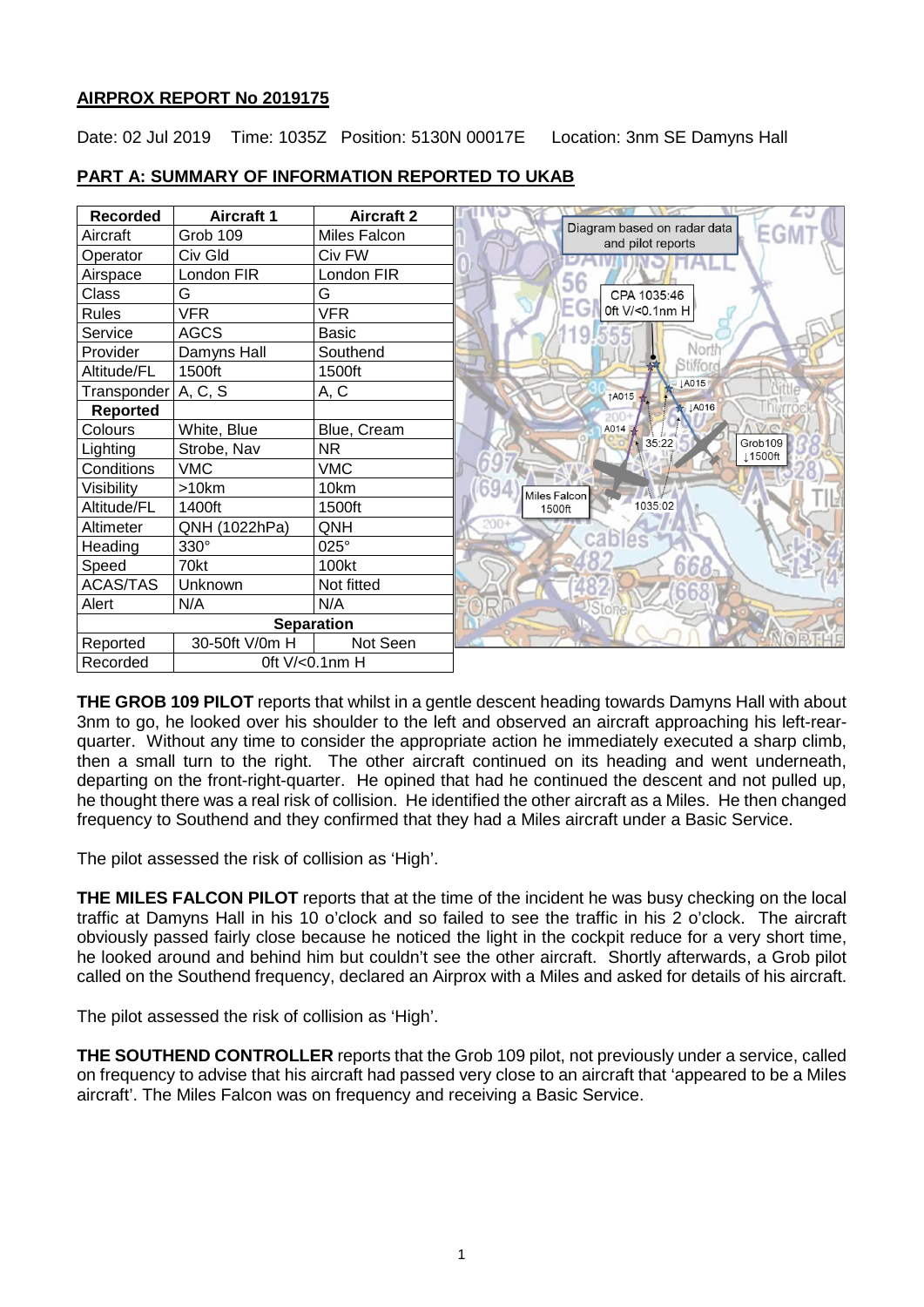#### **Factual Background**

The weather at London City was recorded as follows:

METAR EGLC 021020Z AUTO VRB06KT 9999 SCT032 SCT040 19/10 Q1025=

#### **Analysis and Investigation**

### **CAA ATSI**

The Grob 109 pilot had commenced a gentle descent into Damyns Hall at approximately 3nm to run to the airfield and receiving an Air/Ground Service from the Damyns Hall Air Ground operator. The Falcon pilot was approaching Damyns Hall from the southwest, tracking northeast and under a Basic Service with Southend Radar.

The screenshots in this report are taken from the Area Radar and are not necessarily indicative of exactly what was displayed to the Southend Radar Controller at the time of the event. However, it was confirmed via the raw radar data available on the Southend Ricochet recording that both aircraft were displayed, with Mode C information available.

At 1030:50, the Falcon pilot called the Southend Radar controller and advised they were currently at Swanley at 1600ft, and requested a Basic Service. A Basic Service was agreed, and the pilot was instructed to squawk 4575. There was no further communication between the Falcon pilot and the controller until after the Airprox occurred.



Figure 1 - 10:31.30 Figure 2 - 10:34.45 (Grob109 pilot commenced descent)



Figure 3- 1035:46 CPA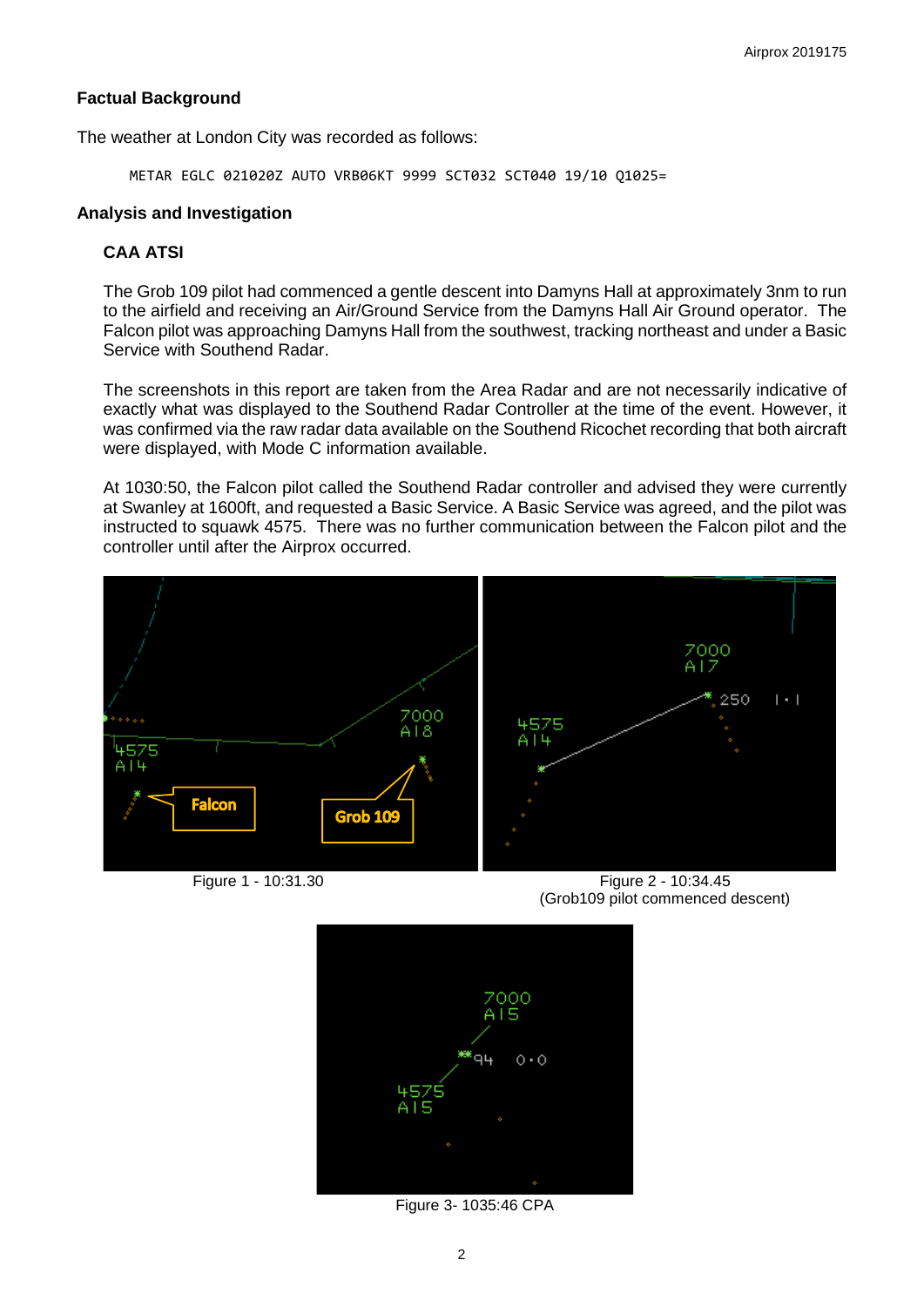The Grob 109 pilot made an R/T call to the Southend controller immediately after the Airprox had occurred. They advised the controller that they had just encountered a near miss and asked if the controller was aware of any aircraft in the Damyns Hall area. The controller advised that the Falcon had been in that area and that they were providing the pilot with a Basic Service. The Airprox occurred in Class G airspace with the Falcon pilot in receipt of a Basic Service from Southend Radar. The Grob 109 was not receiving a service from Southend Radar and was displayed to the controller as unknown traffic.

#### CAP 493 states:

*Given that the provider of Basic Service is not required to monitor the flight, pilots should not expect any form of traffic information from a controller. The avoidance of other traffic is solely the pilot's responsibility.* 

*However, if a controller notices that a definite risk of collision exists, a warning shall be issued to the pilot. ((EU) 923/2012 SERA.9001 and SERA.9005(b)(2))*

In the period leading up to the Airprox there had been an indicated 400ft of vertical separation between the Falcon and the Grob109, with the Mode C on the Grob109 being unverified information. The controller would not have been aware that the Grob109 pilot intended to descend into Damyns Hall Airfield.

At 10:35.15, and just prior to the Airprox occurring, the controller responded to an initial call from an unrelated aircraft. This aircraft was not displaying Mode C information and the R/T exchange was slightly protracted as a result. This may have contributed to the controller not noticing that the Grob109 pilot had commenced descent.

#### **UKAB Secretariat**

The Grob 109 and Miles Falcon pilots shared an equal responsibility for collision avoidance and not to operate in such proximity to other aircraft as to create a collision hazard<sup>[1](#page-2-0)</sup>. If the incident geometry is considered as converging then the Miles Falcon pilot was required to give way to the Grob 109<sup>[2](#page-2-1)</sup>.

#### **Southend Occurrence Investigation**

At 1030:03, the Miles Falcon pilot called Southend for a Basic Service. He was given a squawk and placed under a Basic Service. At 1035:10, just before CPA, another pilot called the Southend controller requesting a Basic Service, this aircraft was 5nm south-east of North Weald and the controller passed a squawk and was then involved in telling him that the aircraft was not displaying Mode C. At 1037:52, the Grob109 called on the frequency to report that he had just had a near miss with a Miles aircraft. The controller confirmed that there was a Miles on frequency and the Grob109 pilot said it was 'a very close near-miss' and he would call later to get more details, he then left the frequency. Figure 4 shows CPA as displayed on the Southend radar.



Figure 4: CPA 1035:46

<span id="page-2-0"></span><sup>1</sup> SERA.3205 Proximity.

 $\overline{\phantom{a}}$ 

<span id="page-2-1"></span> $2$  SERA.3210 Right-of-way (c)(2) Converging.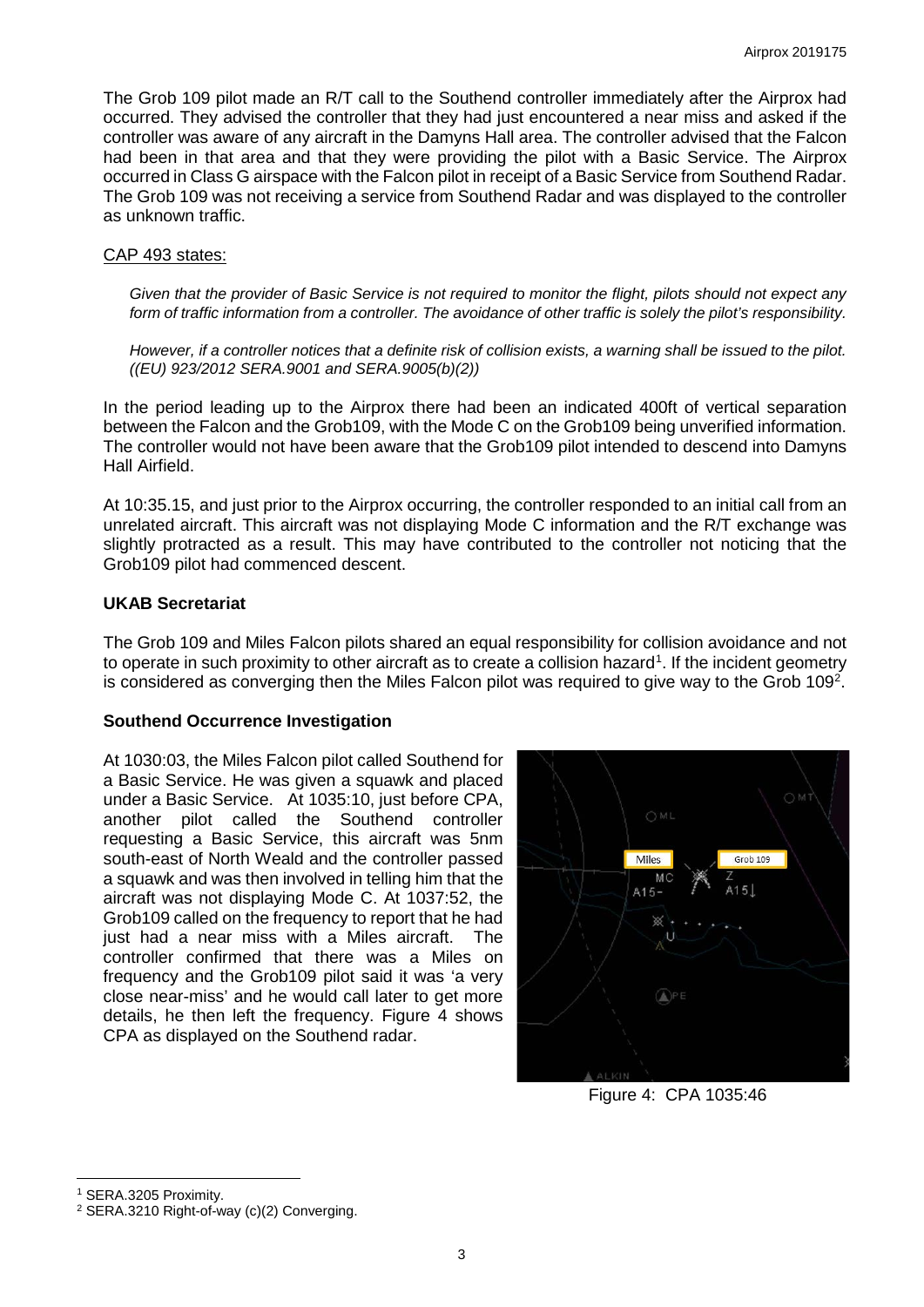### **Summary**

An Airprox was reported when a Grob 109 and a Miles Falcon flew into proximity near Damyns Hall at 1035hrs on Tuesday 2nd July 2019. Both pilots were operating under VFR in VMC, the Grob 109 pilot was not in receipt of an ATS and the Miles pilot in receipt of a Basic Service from Southend.

# **PART B: SUMMARY OF THE BOARD'S DISCUSSIONS**

Information available consisted of reports from the pilots of both aircraft, transcripts of the relevant RT frequencies, radar photographs/video recordings and a report from the Southend air traffic controller. Relevant contributory factors mentioned during the Board's discussions are highlighted within the text in bold, with the numbers referring to the Contributory Factors table displayed in Part C.

The Board first looked at the actions of the Grob 109 pilot. Noting that he was descending inbound to Damyns Hall and did not see the Miles Falcon until he looked left and saw it over his shoulder, members thought that he was probably concentrating on looking ahead to identify his destination, and that this understandable focus of attention may have distracted him from maintaining a robust all-round look-out (**CF4**). The Miles had been slightly behind him to his left and so was not an easy aircraft to see if relying on peripheral vision and this served to highlight the need for a deliberate and prioritised scanning technique even when, understandably, there was a temptation to concentrate in one area whilst conducting a join to an airfield. The Board noted that the Grob pilot had not been in receipt of an ATS, and, although he had rightly selected the Damyns Hall frequency to assess their circuit state as he joined, GA members commented that there may have been value in making a call to a suitable ATCU prior to doing so in order to gain situational awareness of other aircraft that might be in the local area. As it was, without any CWS to assist either, he had no prior situational awareness about the Miles Falcon until he saw it (**CF3**). However, although he saw the other aircraft late (**CF6**), members noted that he had done so with sufficient time to conduct an emergency avoiding climb and turn right.

For his part, the Miles Falcon pilot did not see the Grob 109 at all (**CF5**), and members again wondered whether the pilot had been distracted from maintaining a robust scan by looking left to the Damyns Hall area (**CF4**). Acknowledging that this area was a pinch-point and that it was understandable that he should look for traffic departing from there, members noted that the Grob109 had been on his right (albeit slightly higher) for some time before the Airprox and was there to be seen had he scanned in that direction. Unfortunately, he too had no knowledge of the other aircraft (**CF3**) and a discussion followed about whether the pilot could have called Damyns Hall for information as he flew past. However, it was noted that the frequency wasn't manned by any form of ATC, and members thought that he would have been better placed asking Southend for a Traffic Service because then the controller would have called the Grob to him (**CF2**).

Turning to the Southend controller, the Board noted that, under a Basic Service, he was not required to monitor the Miles Falcon (**CF1**) and, although he could have given Traffic Information if he had seen the incident unfold, with the distraction of the other pilot calling on the frequency in the North Weald area, it was not surprising that he had not noticed the unfolding Airprox on the radar.

The Board then discussed at some length the risk involved in the Airprox. Some members thought that the geometry was such that there had been very serious risk of collision which, although the Grob pilot had manoeuvred, was such that any associated increase in separation was likely to have been minimal (risk category A). Others argued that the Grob pilot likely had managed to take sufficient emergency avoiding action to materially affect the outcome given that he himself had assessed that, having done so, he had averted the collision and was the only witness to the event. The debate ebbed and flowed and, after considerable discussion, the Chairman took a vote; by a slim majority of 8 votes to 7, the Chairman declared that the risk was Category B, safety had not been not assured and was well below the norm.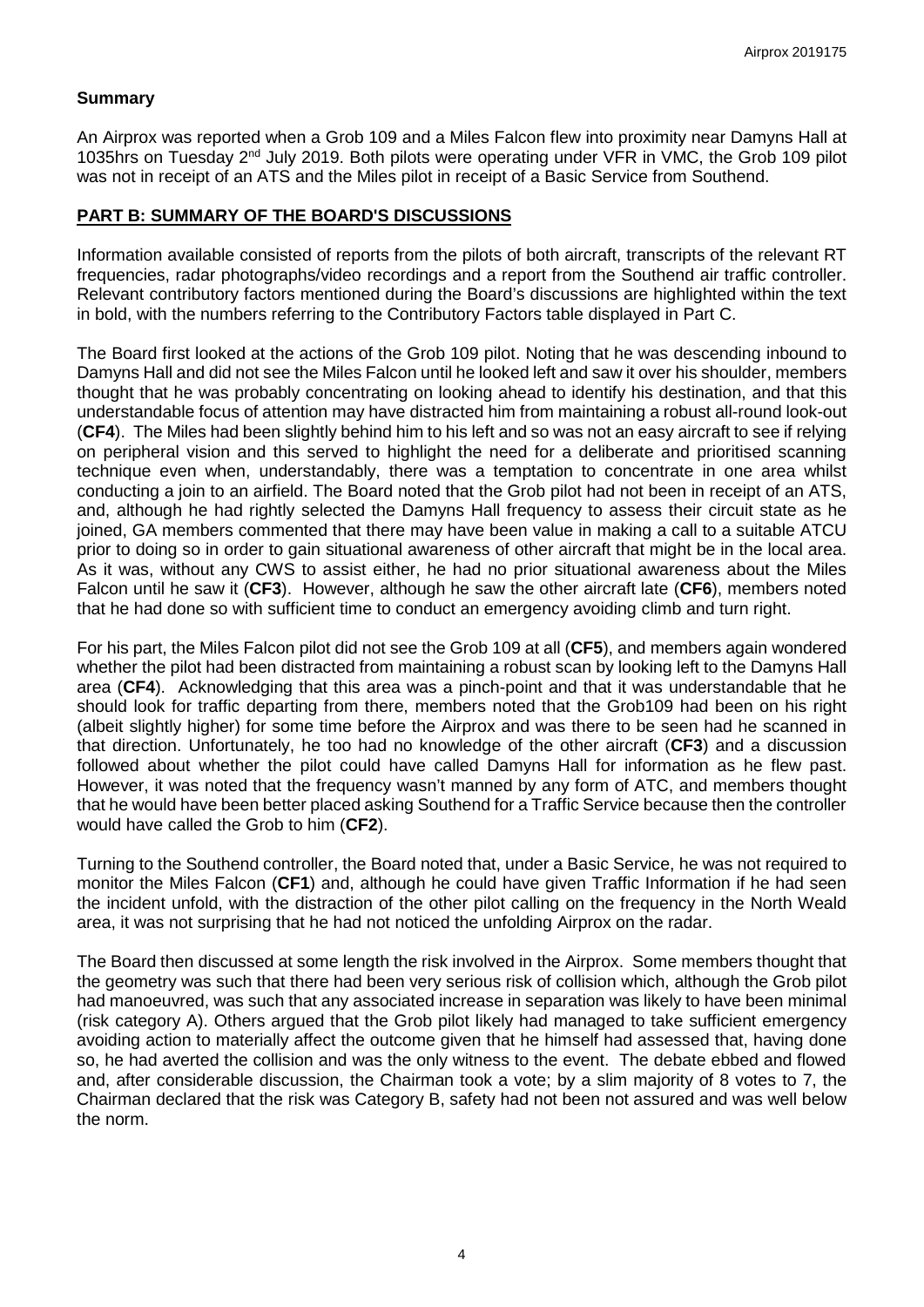# **PART C: ASSESSMENT OF CONTRIBUTORY FACTORS AND RISK**

### Contributory Factors:

|           | 2019175                                                        |                                            |                                                                     |  |  |  |  |
|-----------|----------------------------------------------------------------|--------------------------------------------|---------------------------------------------------------------------|--|--|--|--|
| <b>CF</b> | Factor                                                         | <b>Description</b>                         | Amplification                                                       |  |  |  |  |
|           | <b>Ground Elements</b>                                         |                                            |                                                                     |  |  |  |  |
|           | • Situational Awareness and Action                             |                                            |                                                                     |  |  |  |  |
| 1         | Contextual                                                     | • Situational Awareness and Sensory Events | Not required to monitor the aircraft under the agreed<br>service    |  |  |  |  |
|           | <b>Flight Elements</b>                                         |                                            |                                                                     |  |  |  |  |
|           | <b>• Tactical Planning and Execution</b>                       |                                            |                                                                     |  |  |  |  |
| 2         | <b>Human Factors</b>                                           | • Communications by Flight Crew with ANS   | Appropriate ATS not requested by pilot                              |  |  |  |  |
|           | • Situational Awareness of the Conflicting Aircraft and Action |                                            |                                                                     |  |  |  |  |
| 3         | Contextual                                                     | • Situational Awareness and Sensory Events | Generic, late, no or incorrect Situational Awareness                |  |  |  |  |
|           | • See and Avoid                                                |                                            |                                                                     |  |  |  |  |
| 4         | <b>Human Factors</b>                                           | • Distraction - Job Related                | Pilot looking elsewhere                                             |  |  |  |  |
| 5.        | <b>Human Factors</b>                                           | • Monitoring of Other Aircraft             | Non-sighting or effectively a non-sighting by one or<br>both pilots |  |  |  |  |
| 6         | <b>Human Factors</b>                                           | • Monitoring of Other Aircraft             | Late-sighting by one or both pilots                                 |  |  |  |  |

### Degree of Risk: B

#### Safety Barrier Assessment<sup>[3](#page-4-0)</sup>

In assessing the effectiveness of the safety barriers associated with this incident, the Board concluded that the key factors had been that:

#### **Flight Elements:**

 $\overline{\phantom{a}}$ 

**Tactical Planning and Execution** was assessed as **partially effective** because both pilots could have requested a Traffic Service.

**Situational Awareness of the Conflicting Aircraft and Action** were assessed as **ineffective** because neither pilot knew about the other aircraft prior to the Airprox.

**See and Avoid** were assessed as **partially effective** because although the Grob 109 pilot was able to take avoiding action this had been after a late sighting, and the Miles Falcon pilot had not seen the Grob 109 at all.

<span id="page-4-0"></span><sup>&</sup>lt;sup>3</sup> The UK Airprox Board scheme for assessing the Availability, Functionality and Effectiveness of safety barriers can be found on the **UKAB Website**.